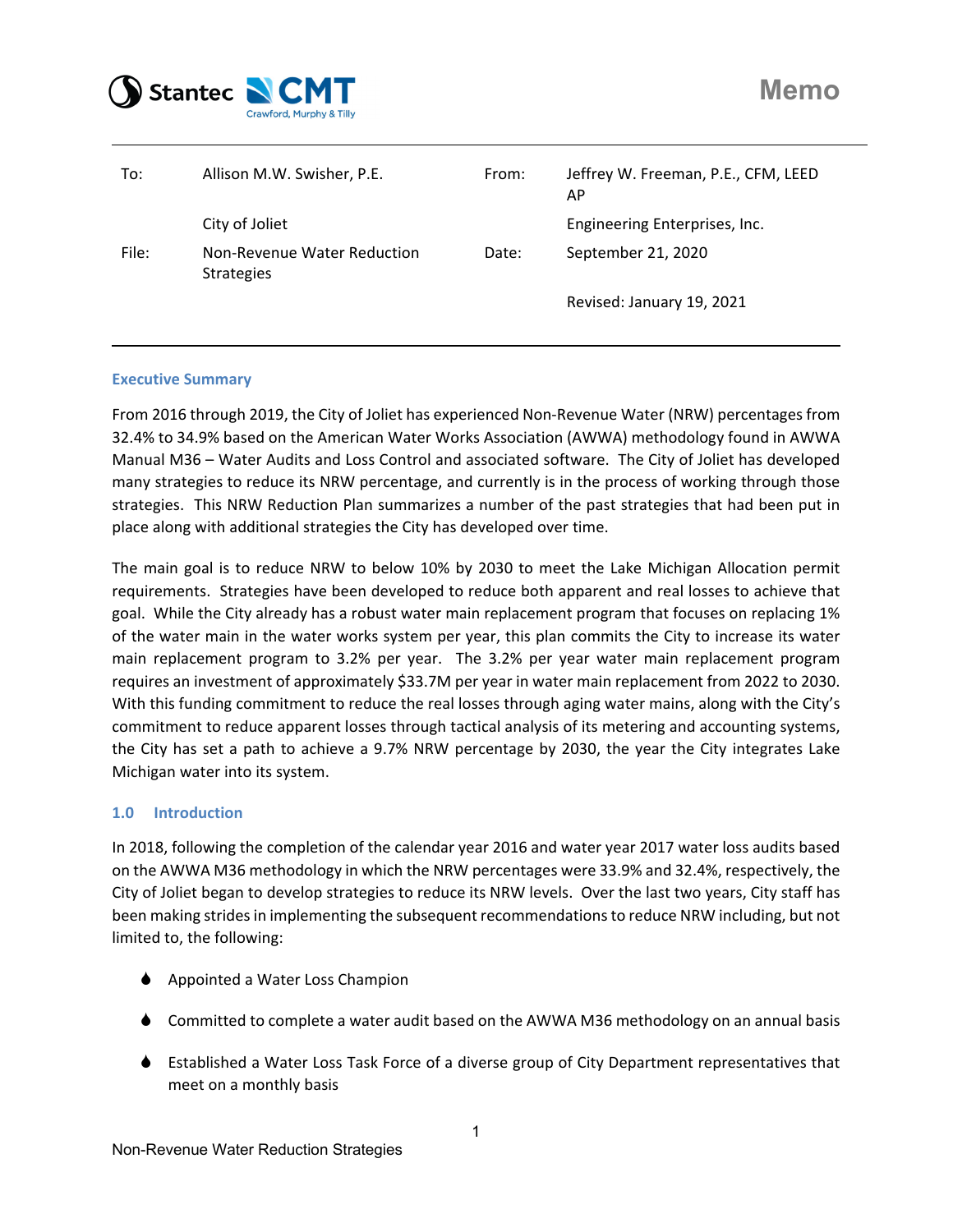

- $\bullet$  Implemented an annual master meter testing program at distribution entry locations
- Refined the City staff's understanding of the status of the Exported Water Users and billing practices
- Implemented an annual meter testing program for the majority of the Exported Water Meters
- **Performed larger customer inspections and meter testing**
- Increased leak detection and repairs from every other year to annuallyImproved tracking on unbilled, unmetered water use
- Implemented new procedures internally to minimize unmetered construction water use on City of Joliet projects
- Passed and implemented a new ordinance and process to eliminate unmetered construction water use
- ♦ Continued to implement water main replacement up to the budgeted amount
- Developed a water main break analysis to prioritize water main replacement program projects
- Completed Sensus Analytics training and met with Sensus Analytics to begin the development of more accurate reports for billed water use during specific time periods
- Hired a consultant to conduct testing on residential water meters and then develop a residential water meter replacement program and record-keeping process for meter replacements

Until a solid foundation for data collection and verification is identified for the information in the water loss audit, a true understanding of the magnitude or quantity of Non‐Revenue Water (NRW) cannot exist or be managed. As a result of City staff's efforts, the Data Validity Score improved from 53 in 2017 to 65 in 2019 which indicates confidence in the data has increased despite no decrease in reported NRW. The Data Validity Score ranges from 0 to 100. The closer the Data Validity Score is to 100, the higher level of accuracy/confidence exists in the data.

While City staff has made significant improvements, they have also recognized a NRW level of 34.9% in 2019 is undesirable. Therefore, a NRW Reduction Plan needs to be developed and implemented to reduce NRW to below 10% by 2030 to meet the Lake Michigan Allocation permit requirements. This memorandum summarizes the City's water loss audit results for 2016 through 2019 and the recommended next steps to reduce the NRW levels.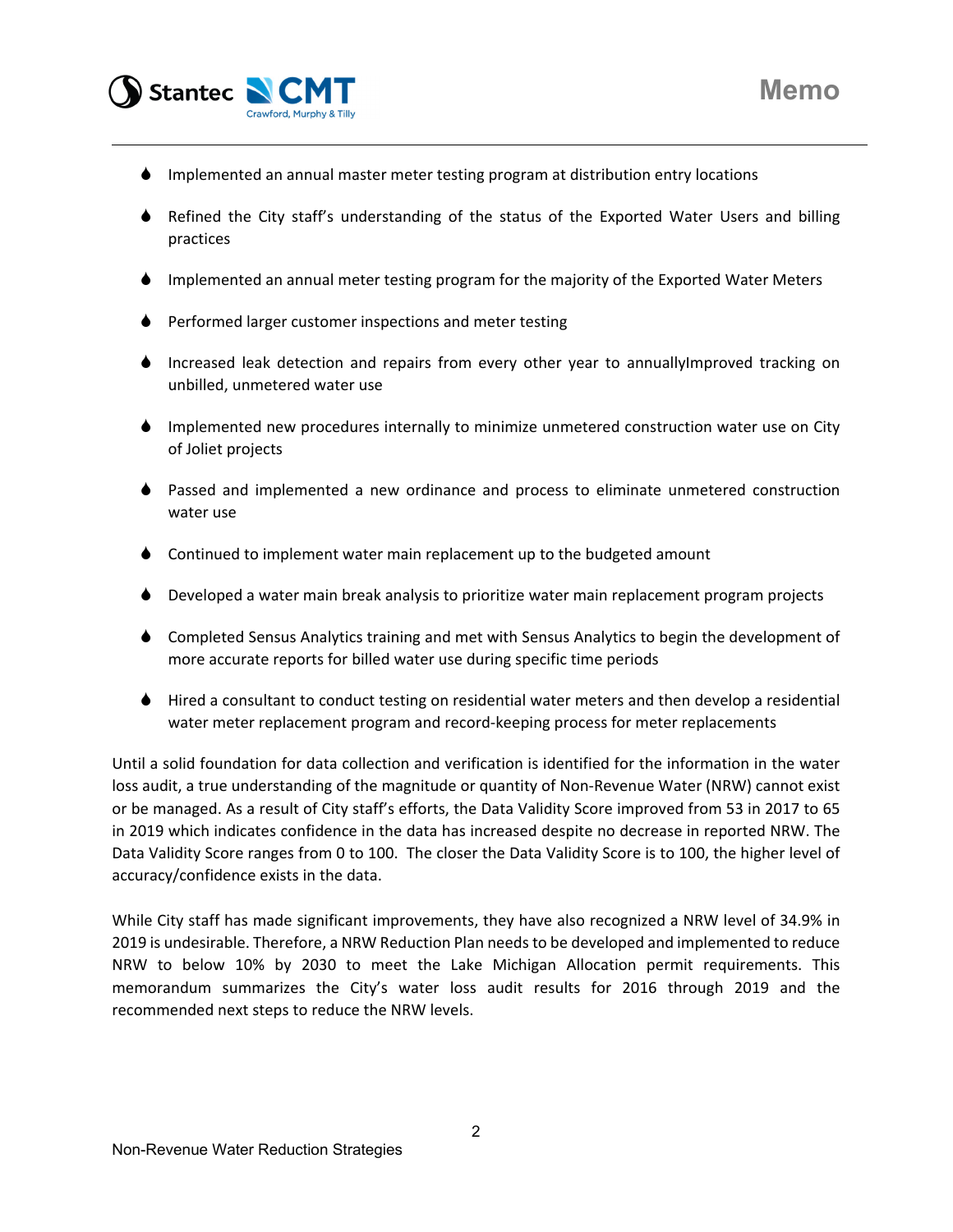

## **2.0 The AWWA M36 Terminology**

Before discussing the NRW Reduction Plan, it is critical to understand some of the common terminology utilized in the AWWA M36 methodology. First, the M36 completely eliminates the term "unaccounted for water." This term is vague and holds a different definition depending on the various utilities. Two new terms are introduced in lieu of this traditional term: Water Loss and Non‐Revenue Water.

Non‐Revenue Water is the difference between system input volume (water produced) and billed authorized consumption. It consists of the following:

- o Unbilled Authorized Consumption (fire hydrant flushing, water treatment plant process water, municipal buildings whose water is not metered, etc.);
- o Apparent Losses (non‐physical losses such as unauthorized consumption (water theft), meter inaccuracies, systematic data handling errors, etc.) and;
- $\circ$  Real Losses (physical losses from the distribution system and storage tanks up to the point of connection to the customer meter).

Unbilled Authorized Consumption isthe difference between Non‐Revenue Water and Water Loss. The two equations below summarize how each is calculated:

- o Non‐Revenue Water = Apparent Losses + Real Losses + Unbilled Authorized Consumption
- o Water Loss = Apparent Losses + Real Losses

Water loss in the system equates to lost revenue for the utility. It is critical to the success of any water utility to manage and minimize water loss. In response to the need for consistent water loss auditing and benchmarking, the AWWA released Version 5 of their audit software in August 2014. This tool is focused on identifying water distribution system losses, not water treatment losses. This smart Microsoft Excel based audit program offers water utilities a tool to accurately and consistently identify, record, trend and benchmark the apparent and real losses in their water system. The audit provides a roadmap to help utilities reduce water waste and better prioritize infrastructure investments by identifying water losses that are viable to eliminate and are economically recoverable. Another benefit of the audit is that it provides a measuring stick by which to compare against past performance of other similar sized utilities. By completing the audit, several operational efficiency and financial performance indicators are calculated which will be discussed in a later section of this report.

# **3.0 Water Loss Audit Results (2016‐2019)**

The M36‐based water audit software provides an array of performance indicators that allow for comparison of the utility to themselves from year to year to determine if they are improving or falling behind. These performance indicators are outlined within this section.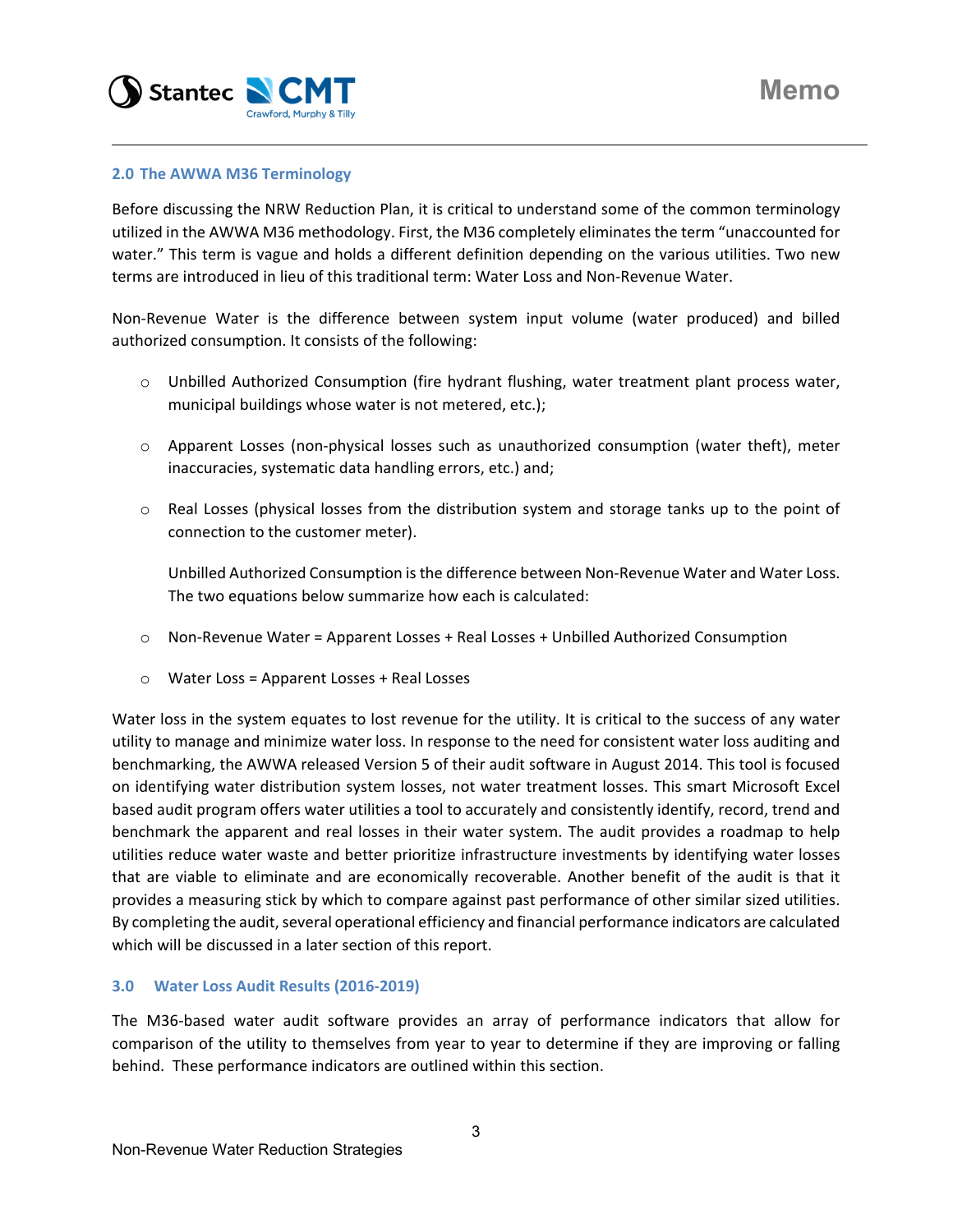

# **3.1 Historical Water Usage**

Per the AWWA Manual M36, a focus on the Data Validity Score is the first critical step to reducing water loss. In terms of data validity, the key entries are the treated water use and billed water use confidence. Gaining confidence in the data entered into the audit form is the first step in managing the City's Non‐ Revenue Water. The closer the Data Validity Score is to 100, then the higher level of accuracy/confidence exists in the data.

## **3.2 Unavoidable Real Losses (UARL)**

In every utility, a certain amount of real losses is inevitable. The software, based on the M36 Manual, provides a calculation of this "unavoidable" real loss based on the length of water main within the system, the number of services, and the average pressure in the system. The City of Joliet's UARL is estimated to be 364 million gallons (MG)/year.

## **3.3 Annual Cost of Apparent Losses**

Apparent Losses are the non‐physical losses such as unauthorized consumption (water theft), meter inaccuracies, systematic data handling errors, etc. Ultimately, these losses directly impact the amount of water that can be billed. Therefore, the cost of the apparent losses is calculated based on the retail unit cost for water (i.e. the cost per gallon to operate, maintain, and manage the system, including capital improvement projects).

### **3.4 Annual Cost of Real Losses**

Real losses are the physical losses from the distribution system and storage tanks up to the point of connection to the customer meter. These types of losses do not correlate to less water use. To illustrate, if a water main break occurs, the water lost during the break and fixing the break is not water that otherwise would have been billed to a customer. Therefore, the only financial loss to the City for real losses are the operational costs. For utilities that supply and treat their own water, the operational costs are relatively low because they typically only include water supply and treatment labor, chemical, electrical, and possibly natural gas costs. However, if the City of Joliet moves to purchasing Lake Michigan water from the City of Chicago, the cost of the real losses will likely include higher operational costs such as the retail cost from the City of Chicago, in addition to any labor, chemical and electrical costs needed to distribute the water throughout the City of Joliet's system safely and sufficiently.

# **3.5 Non‐Revenue Water and Water Loss as a Percent of Volume of Water Supplied**

Joliet's Lake Michigan allocation will be subject to the State of Illinois' Level of Lake Michigan Act [615 ILCS 50] which then must meet the requirements of the 17 Illinois Administrative Code Ch. I Section 3730 Rules Allocation of Water From Lake Michigan which was updated in 2014. Under these requirements, Non‐ Revenue Water must be less than 10% of the Lake Michigan water used and the permittee must outline an action plan with timelines to reduce the Non‐Revenue Water accordingly.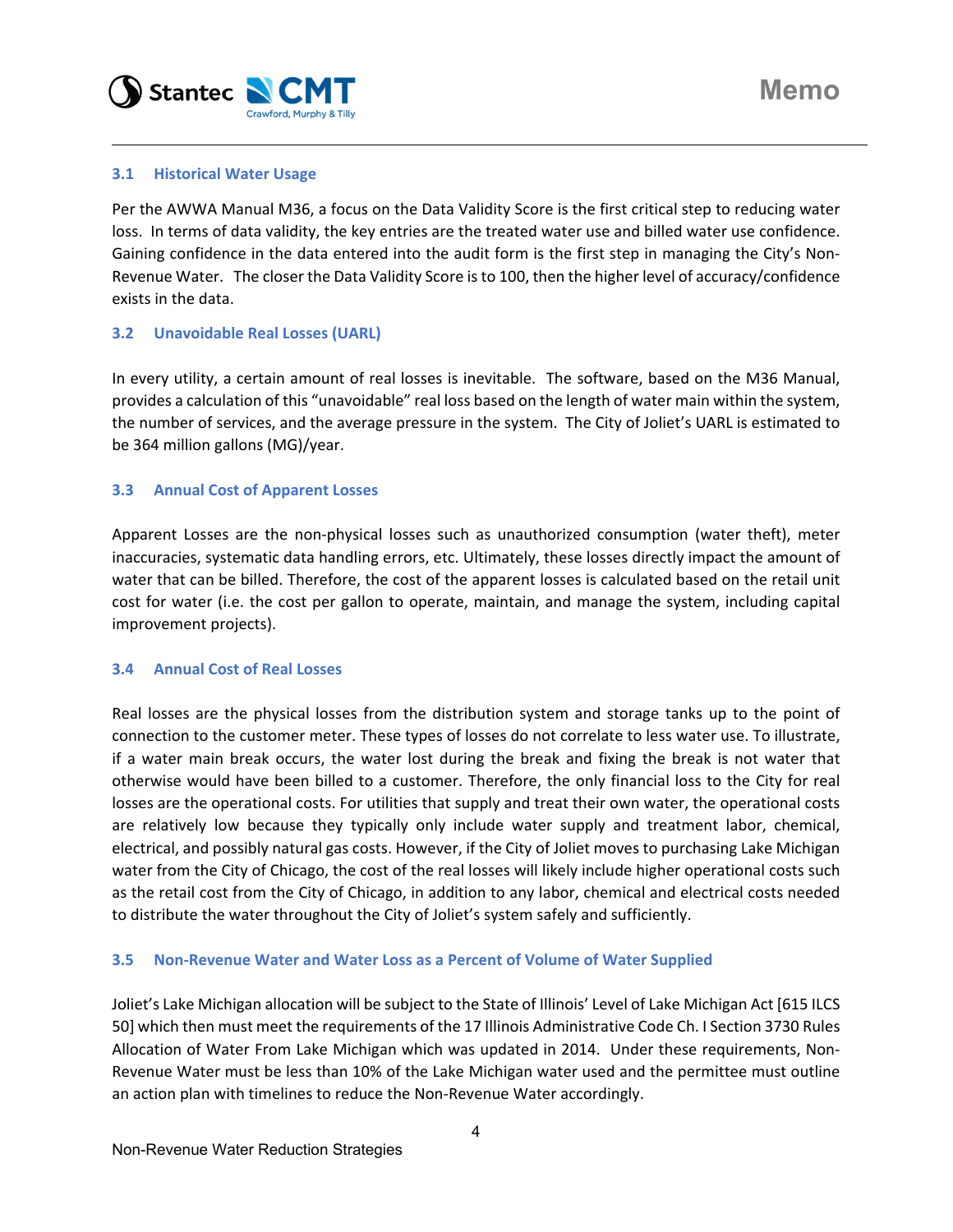

# **3.6 Infrastructure Leakage Index (ILI)**

A common operational efficiency performance indicator that many utilities refer to is the Infrastructure Leakage Index (ILI). The ILI is a comparison benchmark that focuses on real losses. The ILI is calculated by dividing the current annual real losses (CARL) by the Unavoidable Real Losses (UARL). The ILI score ranges from 0 to 10 with a lower score representing a more robust and efficient distribution system.

In addition to the performance indicators specifically identified above, several other ones are calculated as well and are intuitive by name. These include the following:

- o Non‐Revenue Water as Percent of Operating System
- o Apparent Losses Per Service Connection Per Day
- o Real Losses Per Service Connection Per Day
- o Real Losses Per Length of Main Per Day
- o Real Losses Per Service Connection Per Day Per psi of Pressure

# **3.7 Water Audit Metric Comparison**

Currently, there are no non-revenue water, or water loss, regulatory requirements or standards that apply to the City of Joliet. However, to establish a reasonable goal for non-revenue water, it is recommended that the benchmarking indicators of other utilities be reviewed for comparison. In 2011, as a result of a water audit data collection initiative, the AWWA Water Loss Control Committee created its first dataset of validated water audit data. The data has been posted for review by water utility stakeholders. AWWA has subsequently provided brief updates since that time. The document is titled Validated Water Audit Data for Reliable Utility Benchmarking. In 2017, seventeen (17) utilities provided their water audit data for review and careful validation by members of the Committee's Water Audit Software Subcommittee. Data from the entire group of utilities was assembled with results that document the 2017 North American benchmark performance indicators using the AWWA water audit methodology. This is a significant step toward improving the level of accountability and the robustness of water audit data within North America.

Table 1 presents a comparison of the City of Joliet's performance indicators alongside the North American Data set in 2017.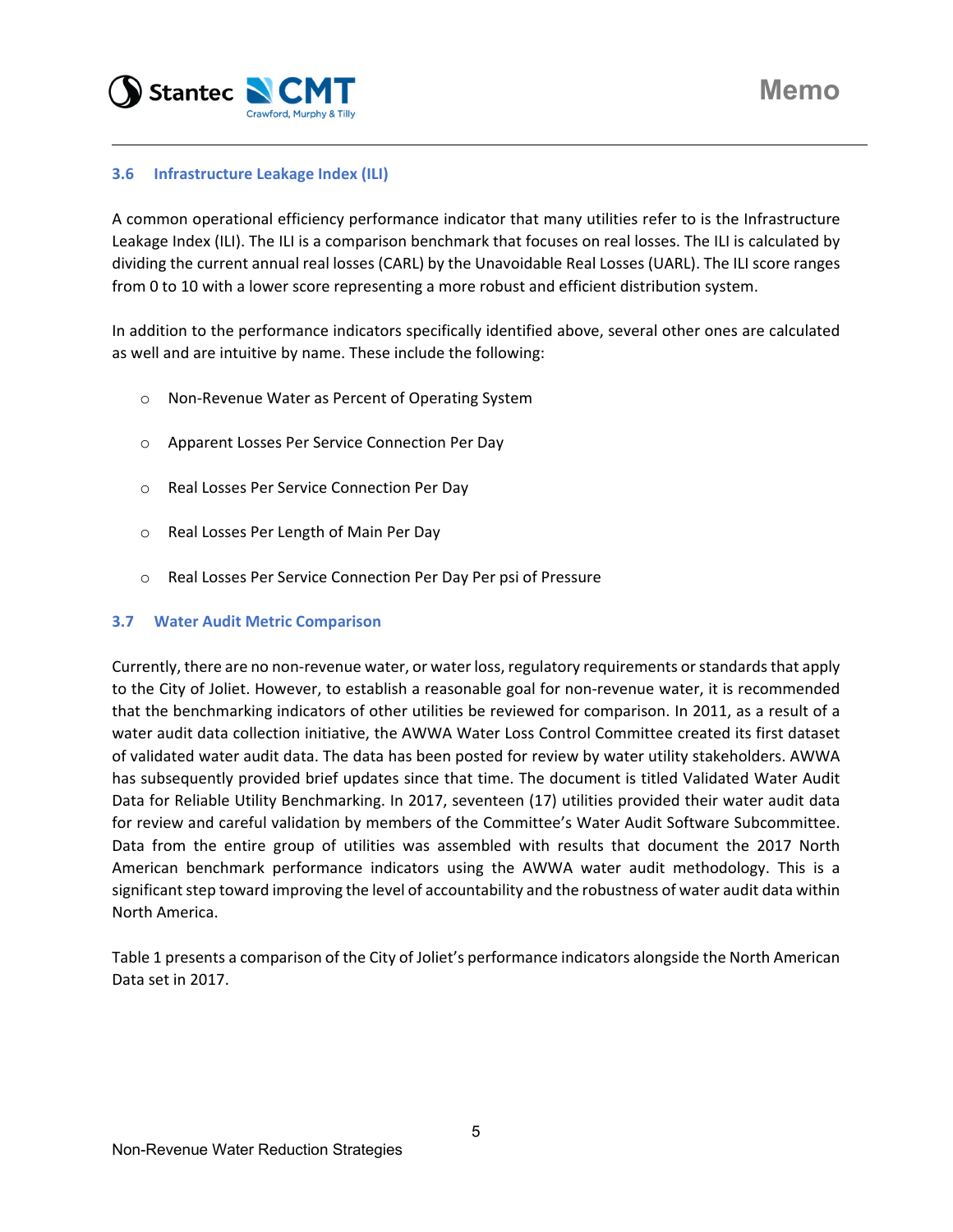

Table No. 1: Water Audit Summary and Comparison

|                                                           |                 |                 |                 |                             | <b>North</b><br>American |
|-----------------------------------------------------------|-----------------|-----------------|-----------------|-----------------------------|--------------------------|
|                                                           |                 |                 |                 |                             | Data Set                 |
|                                                           |                 |                 |                 | <b>Federal FY</b>           | (2017)                   |
| <b>Key Performance Indicators</b>                         | FY2016          | FY2017          | <b>FY2018</b>   | 2019                        | Average)                 |
|                                                           |                 |                 |                 |                             |                          |
| <b>System Attributes</b>                                  |                 |                 |                 |                             |                          |
| Apparent Losses (MG/Year)                                 | 612.4           | 602.8           | 613.0           | 596.3                       | <b>NA</b>                |
| Real Losses (MG/Year)                                     | 1,395.6         | 1.224.0         | 1.489.1         | 1,377.3                     | <b>NA</b>                |
| Total Water Loss (MG/Year)                                | 2,007.9         | 1.826.8         | 2,102.1         | 1,973.6                     | <b>NA</b>                |
| Unavoidable Real Losses (MG/Year)                         | 323.8           | 323.8           | 363.5           | 364.4                       | <b>NA</b>                |
|                                                           |                 |                 |                 |                             |                          |
| <b>Financial Indicators</b>                               |                 |                 |                 |                             |                          |
|                                                           |                 |                 |                 |                             |                          |
| Non-Revenue Water as Percent by Volume of Water Supplied: | 33.9%           | 32.4%           | 34.9%           | 34.5%                       | <b>NA</b>                |
|                                                           |                 |                 |                 |                             |                          |
| Non-Revenue Water as Percent by Cost of Operating System: | 23.4%           | 25.8%           | 33.6%           | 28.3%                       | 10.1%                    |
| Annual Cost of Apparent Losses:                           | \$<br>2,137,110 | \$<br>2,326,911 | \$<br>3,291,754 | $\mathfrak{S}$<br>3,184,575 | N/A                      |
| Annual Cost of Real Losses:                               | \$<br>891,539   | \$<br>824,117   | \$<br>641,030   | \$<br>695,018               | N/A                      |
| <b>Total Annual Cost of Water Loss:</b>                   | \$<br>3,028,649 | 3,151,028<br>\$ | \$<br>3,932,783 | \$<br>3,879,593             | N/A                      |
|                                                           |                 |                 |                 |                             |                          |
| <b>Operational Efficiency Indicators</b>                  |                 |                 |                 |                             |                          |
| Apparent Losses Per Service Connection Per Day            |                 |                 |                 |                             |                          |
| (gallons/connection/day):                                 | 35.8            | 35.3            | 31.4            | 30.5                        | 11.0                     |
| Real Losses Per Service Connection Per Day                |                 |                 |                 |                             |                          |
| (gallons/connection/day):                                 | 81.7            | 71.6            | 76.3            | 70.5                        | 67.0                     |
| From Above, Real Losses = Current Annual Real Losses      |                 |                 |                 |                             |                          |
| (CARL) (million gallons/year):                            | 1395.6          | 1224.0          | 1489.1          | 1377.3                      | NA.                      |
| Infrastructure Leakage Index (ILI) [CARL/UARL]:           | 4.31            | 3.28            | 4.10            | 3.78                        | 3.13                     |
|                                                           |                 |                 |                 |                             |                          |
| <b>Validity Score</b>                                     | 53              | 54              | 65              | 65                          | 80                       |

### **3.8 Non‐Revenue Water Distribution**

A common operational efficiency performance indicator that many utilities refer to is the Infrastructure Leakage Index (ILI). As discussed in Section 2, NRW is comprised of Apparent Losses, Real Losses, and Unbilled Authorized Consumption. Exhibit A provides the distribution of NRW volume amounts and percentages for the City of Joliet 2019 water loss audit.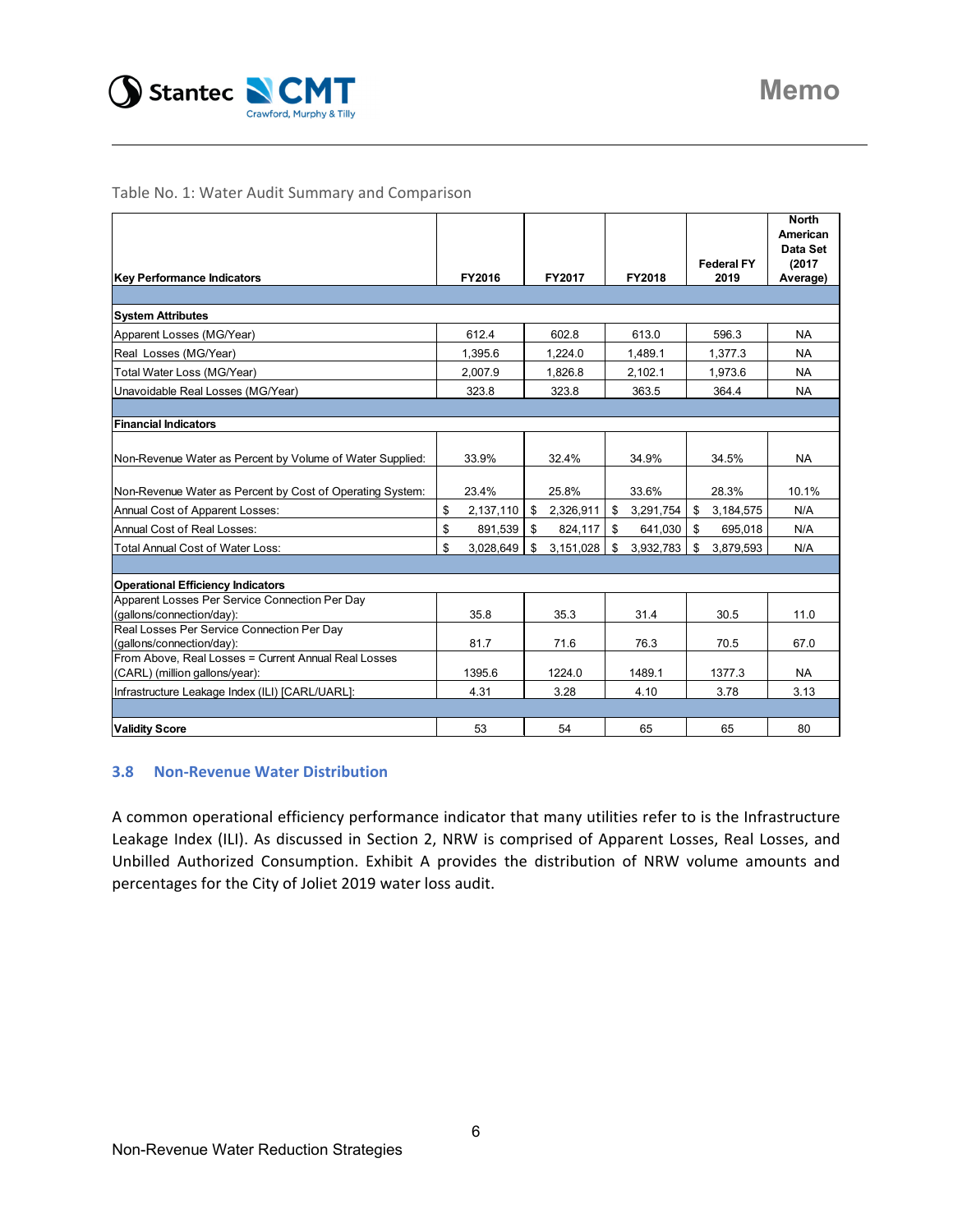





The blue pie shapes are associated with apparent losses, green aligns with real losses, and the orange aligns with the Unbilled Authorized Consumption. From a volume perspective, real losses clearly account for the majority of the NRW. However, when comparing the costs associated with losses, as is shown in Exhibit B, the value of the apparent losses becomes greater than the real losses due to the minimal operational costs associated with the current water distribution system that is based on well supply and treatment.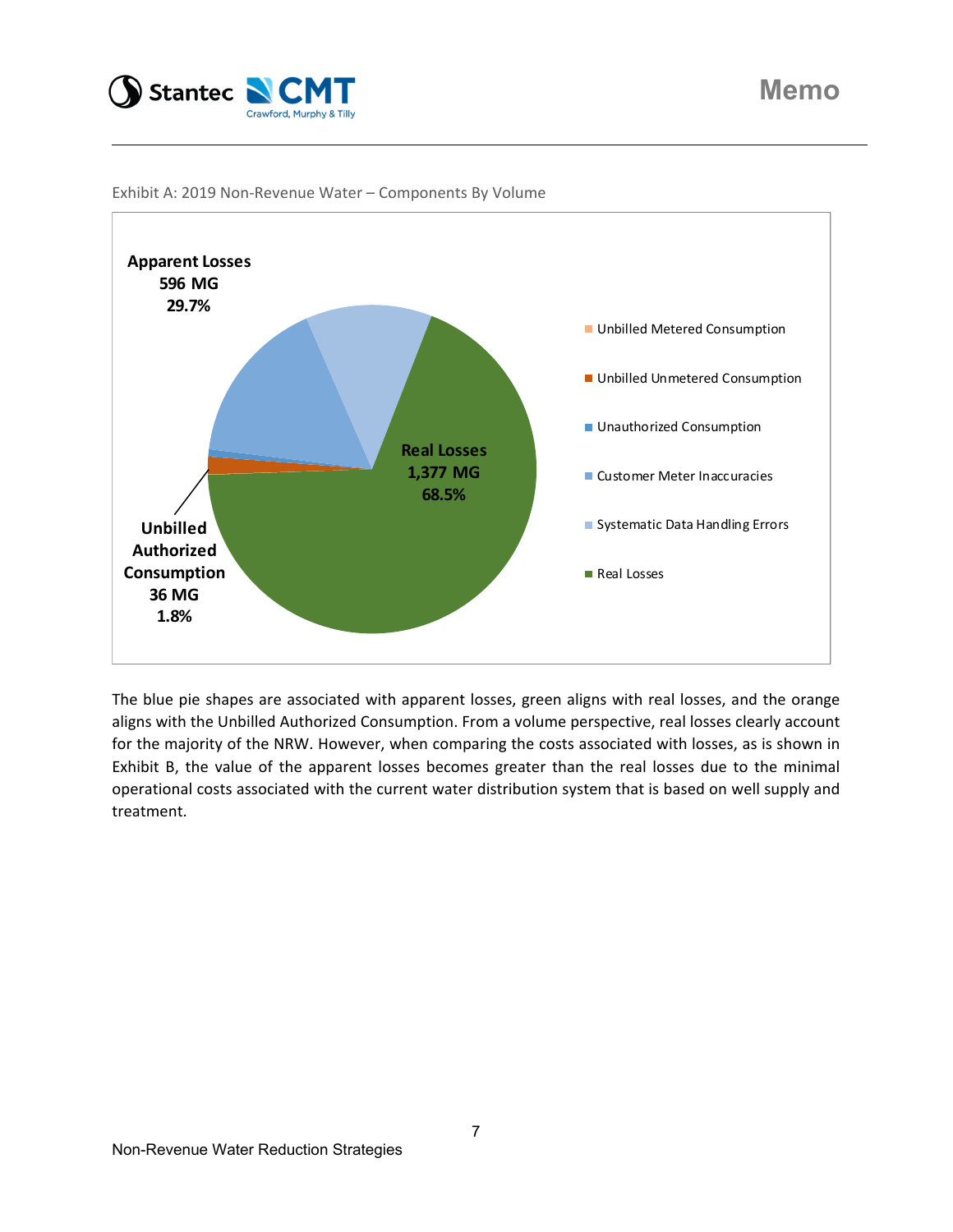



Exhibit B: 2019 Non‐Revenue Water – Components By Cost

It is worth noting that the unavoidable water loss calculated by the M36‐based software is approximately 6%. No distribution system is perfect, and unavoidable waterlossisthat which would typically be expected in the distribution system. This 6% of unavoidable real loss is less than the 10% maximum NRW requirements of a Lake Michigan supplied system.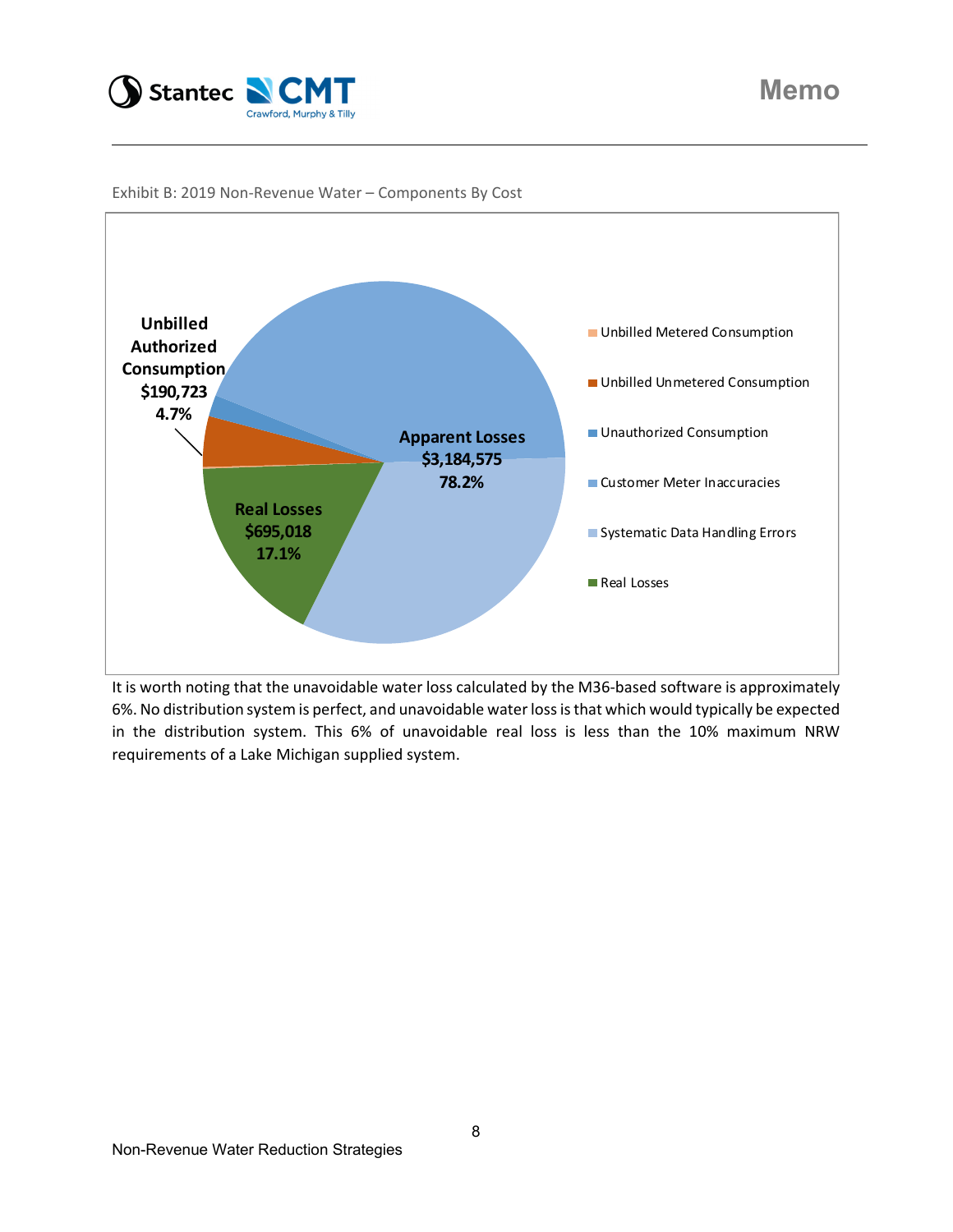

### **4.0 Non‐Revenue Water Reduction Motivation**

Since a Lake Michigan allocation is sought, the Illinois Department of Natural Resources (IDNR) requires all permittees to submit an annual water audit form (LMO-2). The LMO-2 form details the amount of water used, sold and lost by a permittee in the past water year (October – September) and also utilizes the M36 methodology. Thisform is used to track individual users' compliance with the conditions of their allocation permits. By regulation, all permittees shall have a NRW percentage below 10%. If the permittee's NRW percentage is above 10%, the permittee is required to submit a Non‐Revenue Water Reduction Plan to IDNR. The City of Joliet City Council has memorialized its commitment to achieve the 10% NRW requirement by passing Resolution No. 7613 on January 5, 2021 stating that goal.

### **5.0 Non‐Revenue Water Reduction Strategy & Action**

A robust NRW strategy addresses Apparent and Real Losses simultaneously. Table No. 2 summarizes the recommended actions and associated timeframes. The recommendations are divided into Apparent Losses and Real Losses as well as time periods (Short‐Term, Mid‐Term, Long‐Term).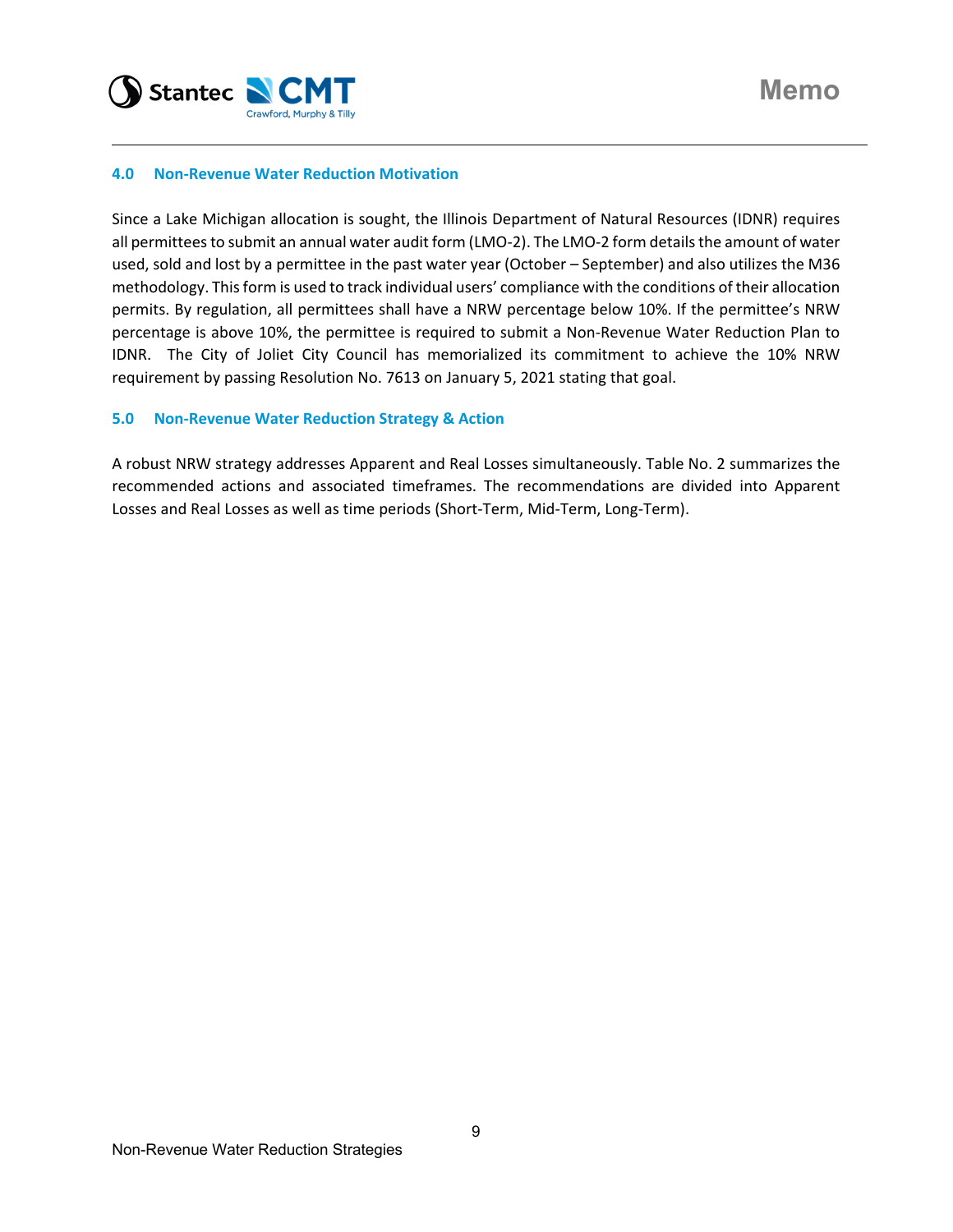

Table No. 2: Non‐Revenue Water Reduction Strategies

| <b>Apparent Losses</b> |                                                                                                |                             |
|------------------------|------------------------------------------------------------------------------------------------|-----------------------------|
| Short-Term             |                                                                                                | <b>Anticipated Deadline</b> |
|                        | Annual water loss audit completion                                                             | On-going                    |
|                        |                                                                                                |                             |
|                        | Flowchart the customer billing process for various users (residential, commercial, exported)   | 2021                        |
|                        | Initiate an Education and Outreach Program to City Staff Regarding Water Efficiency and        |                             |
|                        | Water Loss Reduction Strategies for Operations                                                 | Complete                    |
|                        |                                                                                                |                             |
|                        | Provide fire hydrant meters to all Public Works staff to better track water used by City Staff | 2021                        |
|                        | Implement bulk water stations                                                                  | 2021                        |
|                        | Perform bench testing on customer meters for accuracy                                          | 2021                        |
|                        | Audit billing records and visit sites/customers to determine potential missed billings         | On-going                    |
|                        | Implement new ordinance/procedures to meter all construction related water use                 | Complete                    |
|                        | Implement Sensus Analytics at Joint meeting(s) with Water Staff, Billing, and meter            |                             |
|                        | manufacturer                                                                                   | Complete                    |
|                        | Request the third-party contractor who performs customer meter testing to provide a            |                             |
|                        | summary spreadsheet in Excel of the meters, size, and meter accuracy                           | On-going                    |
|                        | Prepare and implement illegal water use policies/ordinances                                    | On-going                    |
|                        | <b>Exported Water Users Improvement</b>                                                        |                             |
|                        | Install meter(s) for SEJSD                                                                     | Complete                    |
|                        | Inventory Customer Meters and Develop a Customer Meter Change-out Program                      | 2021                        |
| Long-Term              |                                                                                                |                             |
|                        | Implement improvements based on discovered AMR capabilities                                    | TBD                         |
|                        | Consider simplifying rate structure to minimize potential billing errors                       | 2025                        |
|                        | Conduct exported water meter replacement programs                                              | TBD                         |
| <b>Real Losses</b>     |                                                                                                |                             |
| Short-Term             |                                                                                                | <b>Anticipated Deadline</b> |
|                        |                                                                                                | Complete,                   |
|                        | Conduct water main break analysis                                                              | Continue to Monitor         |
|                        |                                                                                                | Complete,                   |
|                        | Hydraulic analysis to review pressures                                                         | Continue to Monitor         |
|                        | Leak detection (Annual)                                                                        | On-going                    |
|                        | Increase water main replacement program based on NRW desired goals                             | 2022                        |
|                        | Investigate the Potential of implementing District Metered Areas (DMAs) or, at a minimum,      |                             |
|                        | areas that could potentially just be monitored to better narrow down the locations of water    |                             |
|                        | loss.                                                                                          | Complete                    |
| Mid-Term               |                                                                                                |                             |
|                        | If applicable (once DMAs are reviewed), construct the necessary valves, meters, and            |                             |
|                        | distribution improvements to implement smaller metered areas or DMAs to better narrow          |                             |
|                        | down the location of the water loss.                                                           | 2023                        |
| Long-Tern              |                                                                                                |                             |
|                        | Monitor water main replacement rate and water reduction to determine impact on NRW             |                             |
|                        | and adjust accordingly                                                                         | On-going                    |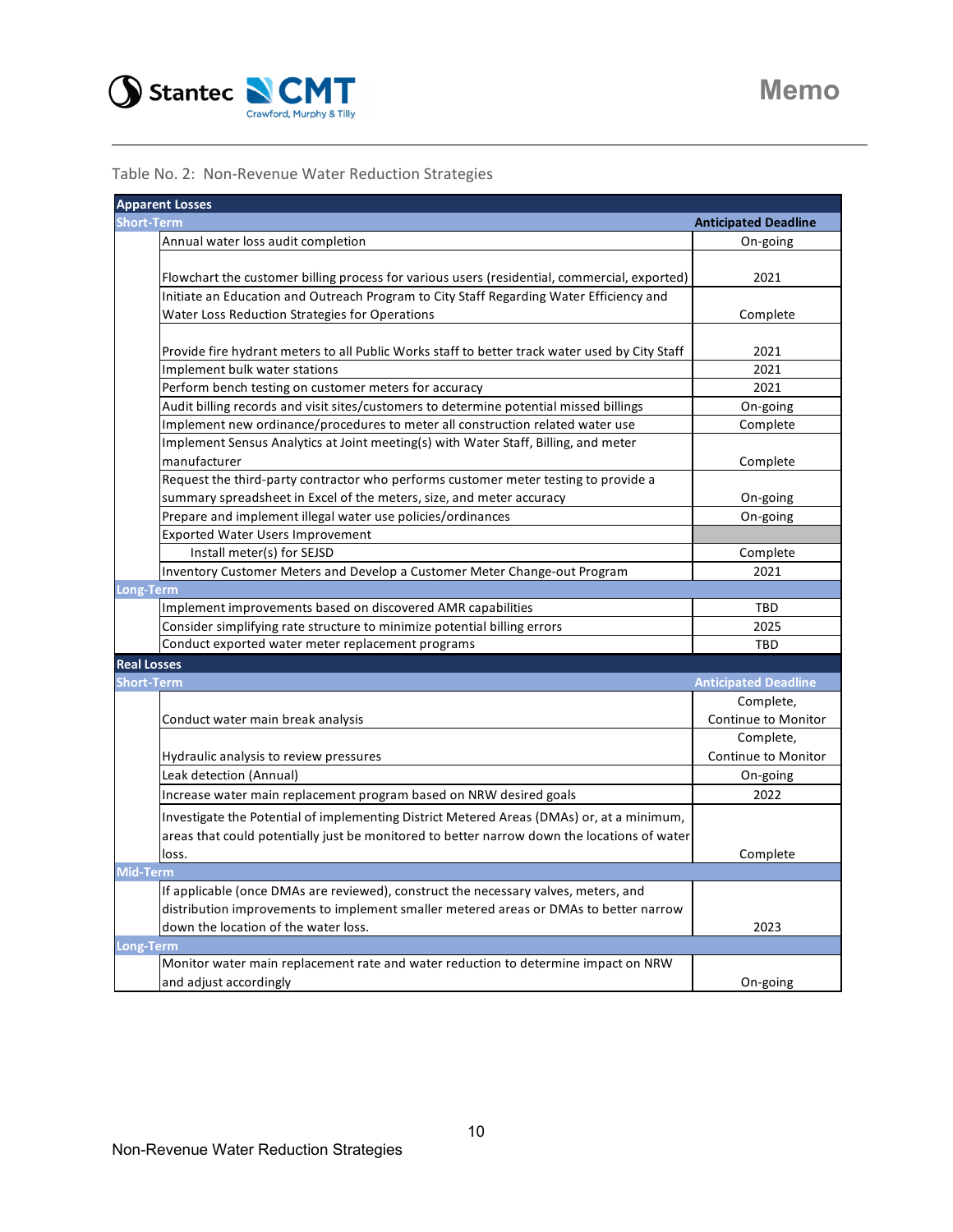

# **5.1 Apparent Loss Reduction Strategy and Action Plan**

Additional explanation of the short‐term strategy and action plan for apparent loss reductions is as follows:

- a. Annual Water Loss Audit Completion The City began preparing detailed audits in 2016 and is intending to continue to complete them on an annual basis.
- b. Flowchart the customer billing process for various users (residential, commercial, exported) -Develop a flowchart to track the customer meter reading and billing process as a starting point to reduce the apparent water losses. Identify any loopholes in the process where errors could occur.
- c. Construct and implement three bulk water stations to replace current paper tracking system for sale of water to contractors
- d. Meet with Water Staff, Billing, and meter manufacturer to identify the most accurate reporting tools for billed water use. Create standard reports that can be prepared routinely with minimal effort to obtain the following information on any time interval:
	- I. Exported Water Use (The Exported Water Use should be audited by the Public Utilities Department every billing cycle and the water use trended.)
	- II. Billed Metered Water Use
	- III. Unbilled Metered Water Use

Furthermore, the goal is to eventually be able to provide this metered water data from a specific date to another specific date (i.e. 10/1/20 through 9/30/21).

e. Exported Water Users Improvement – Install meters for Southeast Joliet Sanitary District (SEJSD) [Note: Completed in July 2020]

In addition to the items above, the City should continue with the initiatives that they began that were mentioned in the introductory part of this section (i.e. continue with annual master meter testing program at distribution entry locations, continue with the annual meter testing program for majority of the Exported Water Meters, etc.)

### **5.2 Real Loss Reduction Strategy and Action Plan**

From a volume perspective, real losses comprise the bulk of the water losses. Additional explanation on short-term strategies to reduce real loss reductions are as follows:

a. Conduct water main break analysis – Over the last three years, the City has averaged approximately 250 water main breaks per year. The City of Joliet's Water System Master Plan Report, dated August 2019, provides concise priorities and recommendations for water main replacement. Although the water main break analysis was based on various criteria, one critical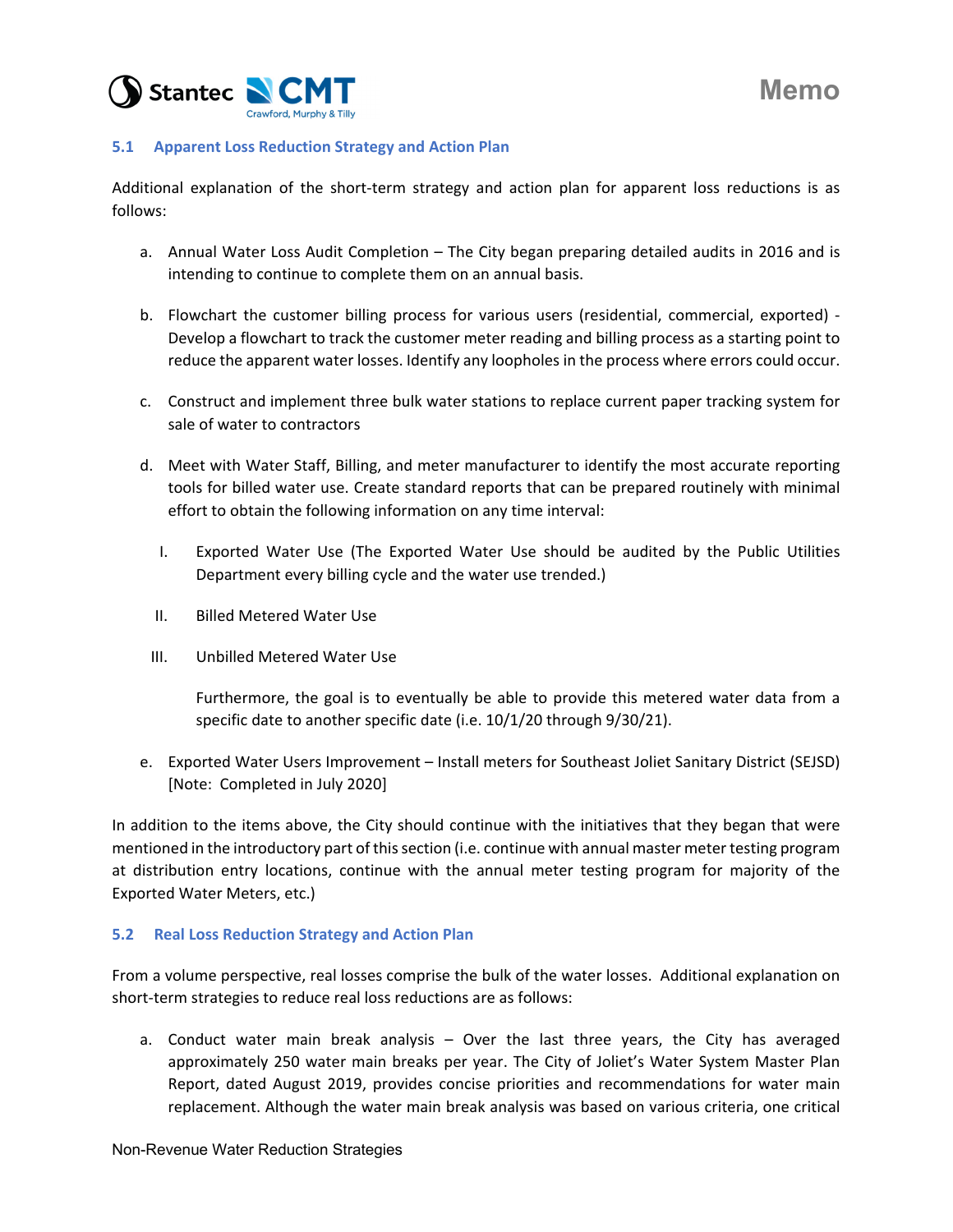

item noted was that the majority of the on‐going water main breaks occur in the old cast iron/ductile iron pipe installed from the 1940s through the 1960s. While the mains installed from the 1940s to 1960s only comprise 19% of mains in the system, 62% of the breaks analyzed occurred in the mains installed in that time period. Based on this simple analysis, it would seem the City should focus on replacing the mains from this era first along with the older mains that are also experiencing higher than the desirable break rate. Additional discussion and information regarding the recommended water main replacement program is provided later in this report.

Based on AWWA Partnership for Safe Water, 2011, a fully optimized system has a maximum of 15 breaks per 100 miles per year. Furthermore, per AwwaRF Report 91165, "Main Break Prediction, Prevention and Control," Neil S. Grigg, 2007, a maximum acceptable level of breaks for a distribution system is 25 to 27 breaks per 100 miles of water main per year. In a period of 7 years (2012‐2018), 811 breaks occurred in approximately 121 miles of water main, which translates to an average of 96 breaks per 100 miles per year. At this level, the City of Joliet's water main break rate is nearly 4X the maximum acceptable rate and over 6X a fully optimized system.

Furthermore, in addition to the water main break analysis, it is recommended to evaluate the water main break repair process and determine ifsome breaks can be repaired in a shorter period of time. Track the time reported versus time repaired, the type of leak, the size of leak, etc.

- b. Hydraulic analysis to review pressures ‐ This was completed as part of the Water System Master Plan Report dated August 2019. The higher the pressure, then the higher the amount of real water loss that is produced in the system. Therefore, the City should confirm with the model, and through needs assessment calculations for supply and storage, determine whether it is viable to reduce pressure in certain sections of the City or across the whole distribution system. If feasible, without hindering domestic and fire flow service capabilities, the City should consider reducing pressure either across the system or in certain sections of the City to minimize the real losses.
- c. Leak detection (Annual) ‐ Continue annual leak detection efforts.
- d. Review the potential of implementing District Metered Areas (DMA) or, at a minimum, areas that could potentially just be monitored to better narrow locations of water loss. DMA's would be challenging to create given the complex water main network and elevations across the City. However, it may be beneficial to place meters at certain locations to better verify potential locations of water loss.
- e. Increase water main replacement program based on NRW desired goal The Water System Master Plan recommends a water main replacement program of 1% per year (or replacement of water main every 100 years). For reference, the Utah State Water Main Break Study recommends planning to replace water main every 60 to 100 years (i.e. 1.6% to 1.0% of the total water main per year).

Every water distribution system is unique and has different NRW goals. For well sources, the primary motivation for water loss reduction is the combined need of being a good steward of a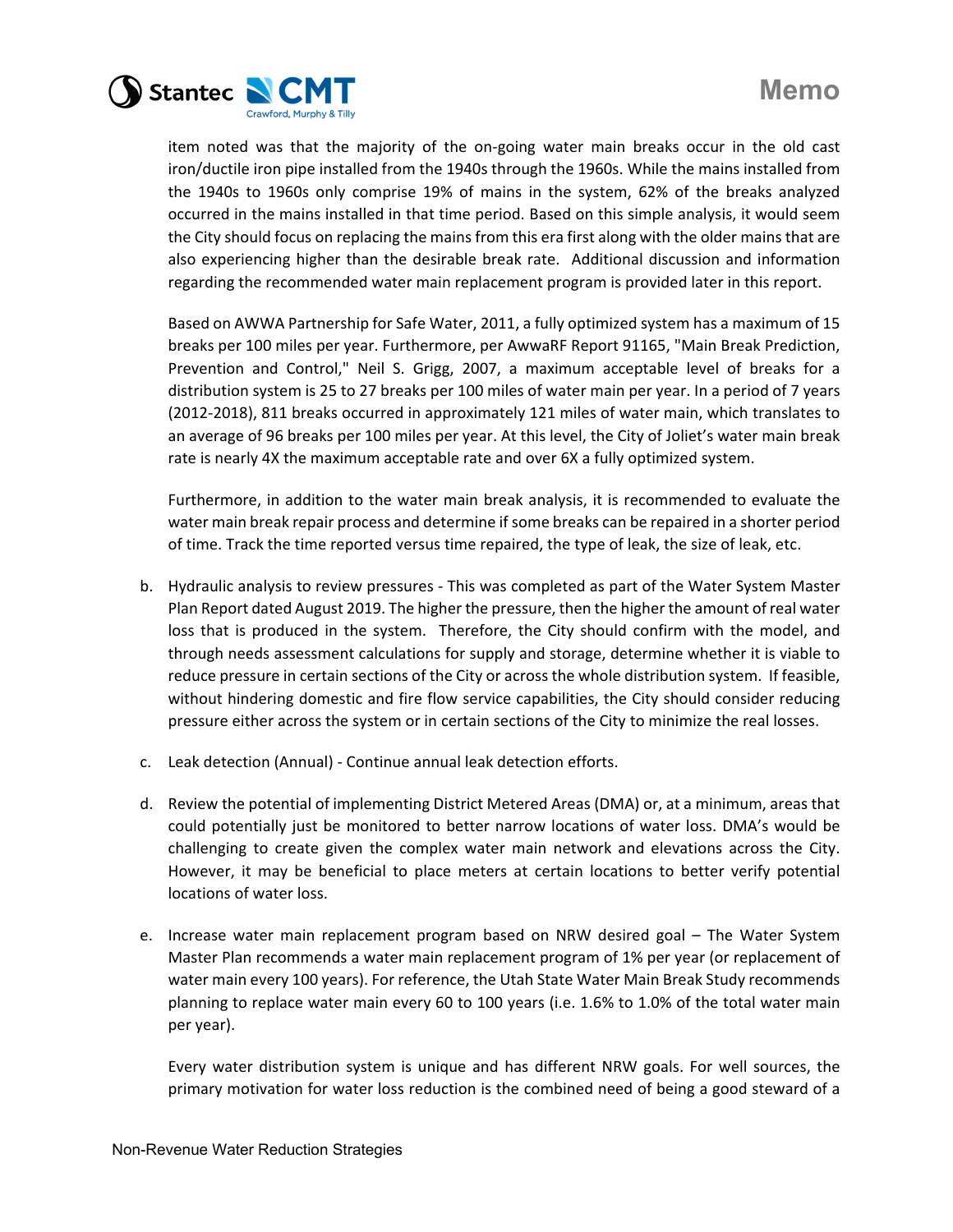

limited resource while balancing an appropriate financial investment into the program to minimize rate increases. However, for Lake Michigan water, the City will also have to contend with achieving the regulatory requirement of a maximum of 10% NRW. It is likely that the current anticipated annual expenditure level of \$8M to \$10M will not allow the City to meet this regulatory goal in a reasonable duration.

To reduce the real losses more aggressively to meet the Non‐Revenue Water requirements set forth for Lake Michigan permittees, a more robust and targeted water main replacement program will be required. Therefore, a detailed water main study that included a water main inventory and water main break analysis was completed to determine the most problematic mains and to develop a water main replacement program. A historical analysis of water main breaks based on the age of the water main installation date was completed and is summarized in Table No. 3 and Exhibit C below:

|                     |              |                   | Length of WM | <b>Water Main</b> |               |                      |
|---------------------|--------------|-------------------|--------------|-------------------|---------------|----------------------|
| Decade of           | Length of WM | <b>Water Main</b> | (Miles)      | Length $(\%)$     |               | # of Main Breaks Per |
| <b>Installation</b> | (Miles)      | Length (%)        | (Aggregate)  | (Aggregate)       | <b>Breaks</b> | 100 Miles            |
| 1890s               | 7.6          | 1.1%              | 7.6          | 1.1%              | 7             | 15.4                 |
| 1900s               | 28.1         | 4.2%              | 35.7         | 5.4%              | 88            | 52.3                 |
| 1910s               | 18.0         | 2.7%              | 53.7         | 8.1%              | 62            | 57.3                 |
| 1920s               | 20.5         | 3.1%              | 74.3         | 11.2%             | 106           | 86.0                 |
| 1930s               | 3.6          | 0.5%              | 77.8         | 11.7%             | 10            | 46.8                 |
| 1940s               | 42.9         | 6.4%              | 120.7        | 18.1%             | 340           | 132.2                |
| 1950s               | 37.0         | 5.6%              | 157.7        | 23.7%             | 270           | 121.5                |
| 1960s               | 34.6         | 5.2%              | 192.3        | 28.9%             | 201           | 96.9                 |
| 1970s               | 49.3         | 7.4%              | 241.6        | 36.3%             | 59            | 20.0                 |
| 1980s               | 23.8         | $3.6\%$           | 265.4        | 39.9%             | 37            | 25.9                 |
| 1990s               | 145.1        | 21.8%             | 410.5        | 61.7%             | 57            | 6.5                  |
| 2000s               | 188.6        | 28.4%             | 599.1        | 90.1%             | 37            | 3.3                  |
| 2010s               | 66.0         | 9.9%              | 665.1        | 100.0%            | 36            | 9.1                  |
| <b>Total</b>        | 665.1        | 100.0%            |              |                   | 1310          | 197.0                |

#### Table No. 3: Water Main Length By Year of Install and Main Breaks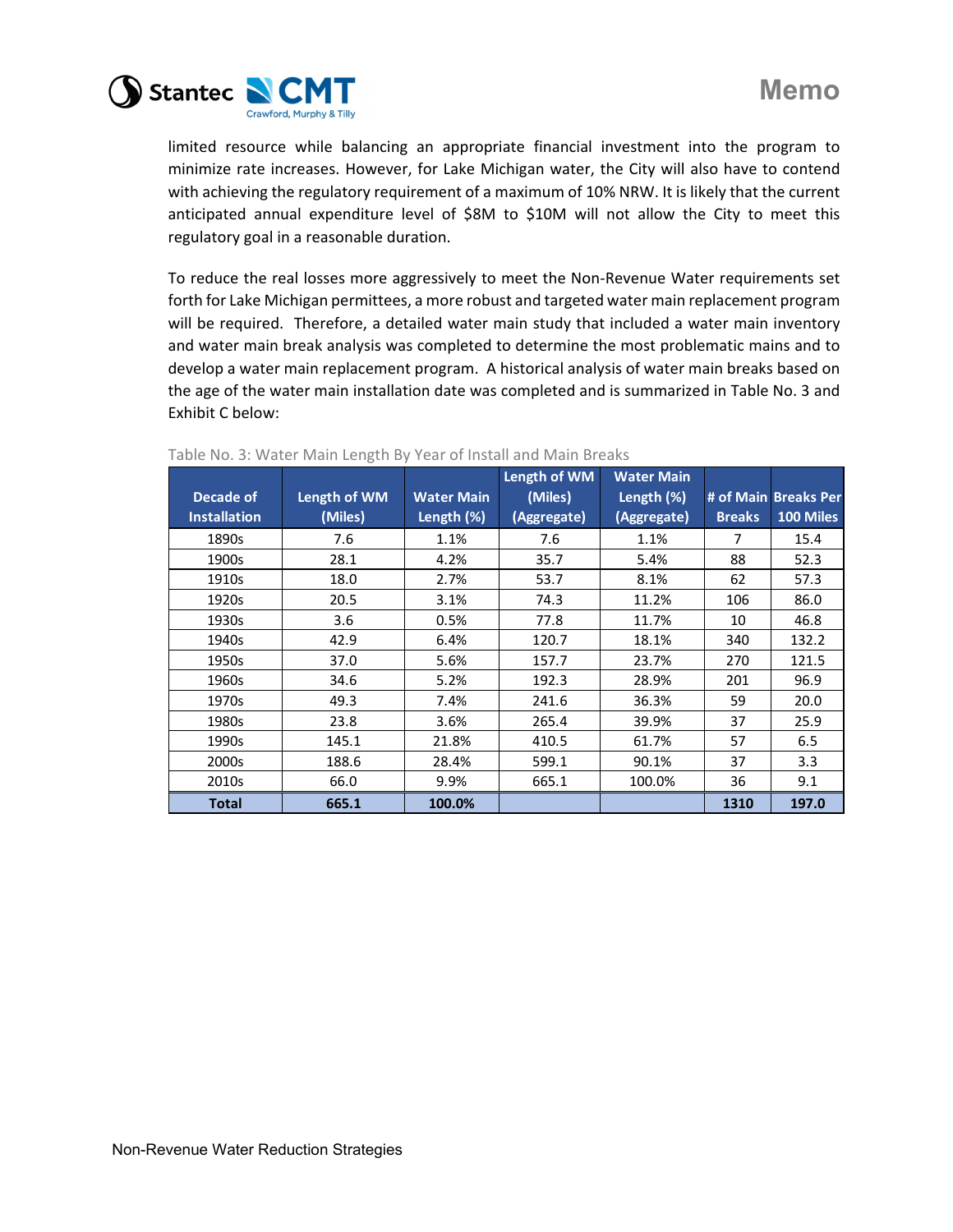





As shown in Exhibit C, the water mains that result in water main break rates above the recommended maximums are those water mains that were installed prior to 1970. In addition, the City also identified some additional water mains installed in the 1980s and 1990s that have higher than desired water main break rates. Consequently, to address the water mains that have higher than desired water main break rates, approximately 192 miles of water main will need to be replaced. By replacing approximately 3.2% of water main annually, the City will reach this replacement goal by 2030. This is anticipated to reduce the amount of real losses by approximately 17% per year, ultimately allowing the Non-Revenue Water to reduce to 9.7% by 2030. A summary of the water main replacement program by installation year is provided in Table No. 4 below:

| Water Main To Be Replaced per Decade      |        |         |        |         |        |         |         |         |          |       |          |             |          |          |            |                      |
|-------------------------------------------|--------|---------|--------|---------|--------|---------|---------|---------|----------|-------|----------|-------------|----------|----------|------------|----------------------|
| <b>Project Year</b>                       | 1890   | 1900    | 1910   | 1920    | 1930   | 1940    | 1950    | 1960    | 1970     | 1980  | 1990     | 2000        | 2010     | 2020     | Total (ft) | <b>Total (miles)</b> |
| Miles of Main                             | 7.6    | 27.4    | 18.0   | 20.5    | 3.6    | 42.9    | 28.4    | 32.4    | 49.3     | 23.6  | 145.1    | 188.6       | 66.0     | 11.7     | 3,511,694  | 665.1                |
| Target Replacement<br>Rate (mi/yr)        | 0.8    | 3.1     | 2.0    | 2.3     | 0.4    | 4.8     | 4.1     | 3.8     |          |       |          |             |          |          |            |                      |
| <b>Target Replacement</b><br>Rate (ft/yr) | 4.457  | 16,054  | 10,586 | 12,052  | 2,091  | 25,143  | 16,685  | 19,023  |          |       |          |             |          |          |            |                      |
| 2022                                      | 1,700  | 13,100  | 10,600 | 12,100  | 2,100  | 27,000  | 23,800  | 20,000  | $\Omega$ | 2,000 | $\Omega$ | $\mathbf 0$ | 0        | $\Omega$ | 112.400    | 21.3                 |
| 2023                                      | 1,000  | 13,000  | 10,600 | 12,100  | 1,000  | 27,000  | 19,200  | 19,300  | 0        | 0     | 9,200    | 0           | 0        | $\Omega$ | 112.400    | 21.3                 |
| 2024                                      | 2,000  | 15,400  | 10,400 | 12,100  | 2,100  | 27,000  | 21,600  | 21,800  | 0        | 0     | $\Omega$ | $\Omega$    | 0        | $\Omega$ | 112,400    | 21.3                 |
| 2025                                      | 4,500  | 13,000  | 10,000 | 11,000  | 2,100  | 25,700  | 23,200  | 19,600  | 3,300    | 0     | $\Omega$ | $\mathbf 0$ | 0        | $\Omega$ | 112.400    | 21.3                 |
| 2026                                      | 4,500  | 15,200  | 8,000  | 11,000  | 2,100  | 27,000  | 25,500  | 19,100  | $\Omega$ | 0     | $\Omega$ | $\mathbf 0$ | 0        | $\Omega$ | 112.400    | 21.3                 |
| 2027                                      | 3,000  | 11,300  | 11,000 | 12,500  | 2,100  | 27,000  | 23,500  | 20,000  | 2,000    | 0     | $\Omega$ | $\Omega$    | 0        | $\Omega$ | 112,400    | 21.3                 |
| 2028                                      | 5,000  | 16,900  | 11,000 | 15,000  | 2,100  | 27.000  | 13.400  | 20,000  | 2.000    | 0     | $\Omega$ | $\mathbf 0$ | 0        | $\Omega$ | 112.400    | 21.3                 |
| 2029                                      | 7,300  | 24,000  | 11,000 | 17,000  | 2,100  | 27,000  |         | 20,000  | 4,000    | 0     | $\Omega$ | $\Omega$    | 0        | $\Omega$ | 112.400    | 21.3                 |
| 2030                                      | 11,100 | 22,600  | 12,700 | 5,700   | 3,100  | 11,600  |         | 11,400  | 34,200   | 0     | $\Omega$ | $\Omega$    | 0        | $\Omega$ | 112,400    | 21.3                 |
| Total (ft)                                | 40,100 | 144,500 | 95,300 | 108,500 | 18,800 | 226,300 | 150,200 | 171,200 | 45,500   | 2,000 | 9,200    | $\Omega$    | $\Omega$ | $\Omega$ | 1,011,600  |                      |
| <b>Total (miles)</b>                      | 7.6    | 27.4    | 18.05  | 20.5    | 3.6    | 42.9    | 28.4    | 32.4    | 8.6      | 0.4   | 1.7      | 0.0         | 0.0      | 0.0      |            | 191.6                |

Table No. 4: Water Main Replacement Program 2022‐2030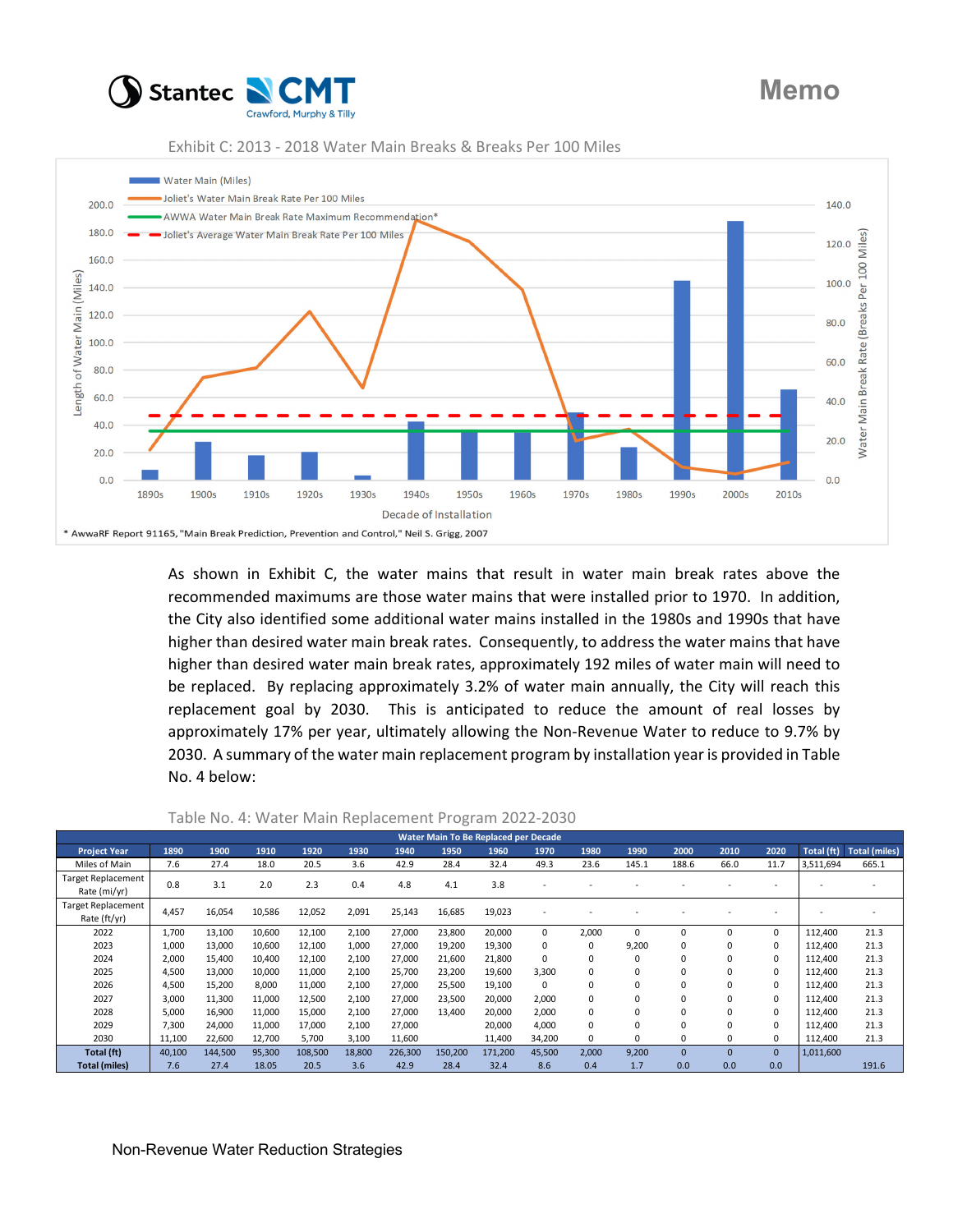

This rate of replacement would eliminate the majority of the main constructed prior to 1970, which has been more prone to water main breaks. If the real loss reduction achieves that goal, the real losses would be very close to the Unavoidable Real Loss value calculated by the AWWA software. Furthermore, the analysis also assumed through the Apparent Loss action plan items, approximately 2.5% annually will be reduced through 2035 where the effects will equalize and be maintained through continued efforts.

# **6.0 Recommendations/Conclusions**

It is recommended the City integrate a multi-faceted approach by implementing both Apparent and Real Loss reduction strategies to proactively manage and reduce the NRW below 10% by 2030. Furthermore, it is recommended the City continue to focus on improving its data validity in the process.

From an apparent loss perspective, investigating and rectifying the systematic data handling inconsistencies is an initial critical step to reducing the water losses which will also result in a higher confidence in the data presented. Several other apparent loss reduction strategies have also been identified such as a developing a customer meter accuracy testing program.

From a real loss perspective, the City intends to replace 3.2% of the water main annually to achieve a goal of a maximum of 10% NRW by 2030, which is estimated to equate to a 17.0% annual reduction rate at an estimated annual amount of \$33,700,000. It has been determined the water mains with the highest break tendencies are the mains installed prior to 1970. By replacing 3.2% of the water main annually through 2030, 100% of the water main constructed prior to 1970 will be replaced. Such a program shall be monitored in tandem with the water loss audit initiatives to confirm and justify progress over time. Exhibit D graphically depicts the projected Apparent and Real Losses along with the NRW percentages from 2019 through 2030.



Exhibit D: Projected Apparent and Real Losses Assuming 3.2% Annual Water Main Replacement